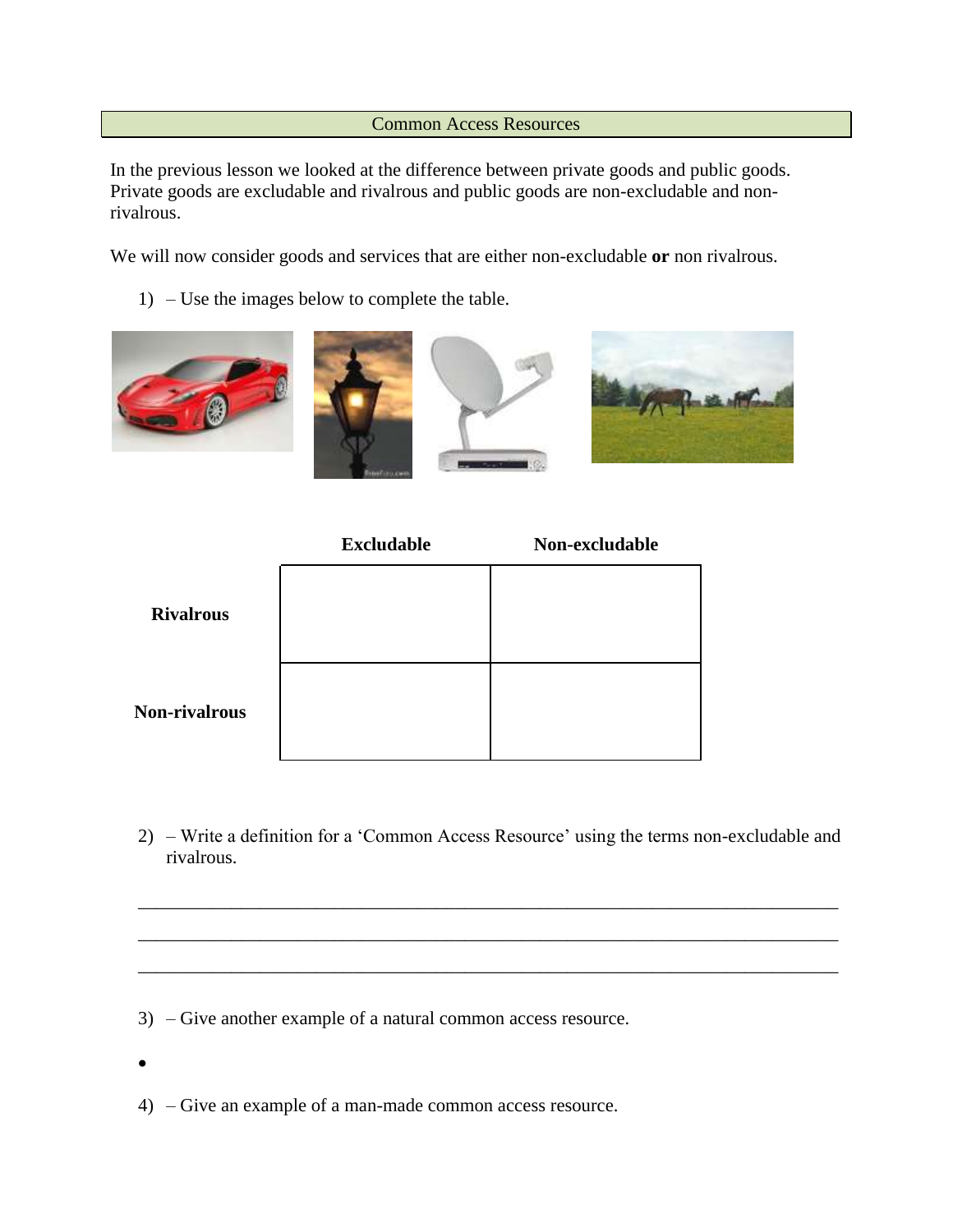$\bullet$ 

5) – Using the above approach (explain) how a road can fit into each of the four categories.

- *Congested no-toll road*
- *Uncongested non-toll road*
- *Congested toll road*
- *Uncongested toll road*

|                      | <b>Excludable</b> | Non-excludable |
|----------------------|-------------------|----------------|
| <b>Rivalrous</b>     |                   |                |
| <b>Non-rivalrous</b> |                   |                |

6. Complete the diagram below and explain why common access resources tend to be overused.

**Price**

**Quantity Demanded/Supplied**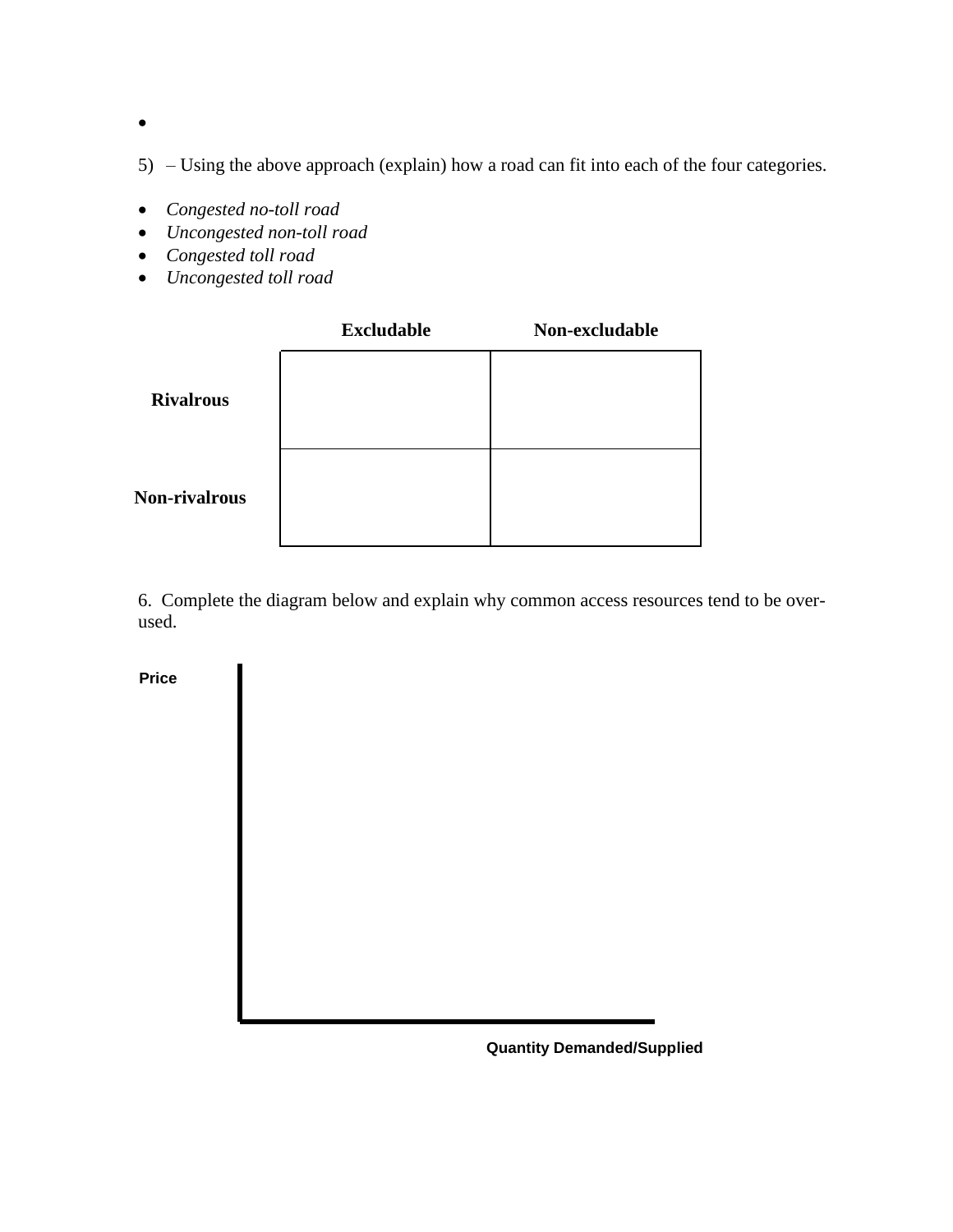7. Why does over-use of common access resources represent market failure?

8. Why does the above situation pose a threat to the sustainable development of a nation (sustainability)?

\_\_\_\_\_\_\_\_\_\_\_\_\_\_\_\_\_\_\_\_\_\_\_\_\_\_\_\_\_\_\_\_\_\_\_\_\_\_\_\_\_\_\_\_\_\_\_\_\_\_\_\_\_\_\_\_\_\_\_\_\_\_\_\_\_\_\_\_\_\_\_\_\_\_\_

\_\_\_\_\_\_\_\_\_\_\_\_\_\_\_\_\_\_\_\_\_\_\_\_\_\_\_\_\_\_\_\_\_\_\_\_\_\_\_\_\_\_\_\_\_\_\_\_\_\_\_\_\_\_\_\_\_\_\_\_\_\_\_\_\_\_\_\_\_\_\_\_\_\_\_

\_\_\_\_\_\_\_\_\_\_\_\_\_\_\_\_\_\_\_\_\_\_\_\_\_\_\_\_\_\_\_\_\_\_\_\_\_\_\_\_\_\_\_\_\_\_\_\_\_\_\_\_\_\_\_\_\_\_\_\_\_\_\_\_\_\_\_\_\_\_\_\_\_\_\_

\_\_\_\_\_\_\_\_\_\_\_\_\_\_\_\_\_\_\_\_\_\_\_\_\_\_\_\_\_\_\_\_\_\_\_\_\_\_\_\_\_\_\_\_\_\_\_\_\_\_\_\_\_\_\_\_\_\_\_\_\_\_\_\_\_\_\_\_\_\_\_\_\_\_\_

\_\_\_\_\_\_\_\_\_\_\_\_\_\_\_\_\_\_\_\_\_\_\_\_\_\_\_\_\_\_\_\_\_\_\_\_\_\_\_\_\_\_\_\_\_\_\_\_\_\_\_\_\_\_\_\_\_\_\_\_\_\_\_\_\_\_\_\_\_\_\_\_\_\_\_

\_\_\_\_\_\_\_\_\_\_\_\_\_\_\_\_\_\_\_\_\_\_\_\_\_\_\_\_\_\_\_\_\_\_\_\_\_\_\_\_\_\_\_\_\_\_\_\_\_\_\_\_\_\_\_\_\_\_\_\_\_\_\_\_\_\_\_\_\_\_\_\_\_\_\_

\_\_\_\_\_\_\_\_\_\_\_\_\_\_\_\_\_\_\_\_\_\_\_\_\_\_\_\_\_\_\_\_\_\_\_\_\_\_\_\_\_\_\_\_\_\_\_\_\_\_\_\_\_\_\_\_\_\_\_\_\_\_\_\_\_\_\_\_\_\_\_\_\_\_\_

\_\_\_\_\_\_\_\_\_\_\_\_\_\_\_\_\_\_\_\_\_\_\_\_\_\_\_\_\_\_\_\_\_\_\_\_\_\_\_\_\_\_\_\_\_\_\_\_\_\_\_\_\_\_\_\_\_\_\_\_\_\_\_\_\_\_\_\_\_\_\_\_\_\_\_

\_\_\_\_\_\_\_\_\_\_\_\_\_\_\_\_\_\_\_\_\_\_\_\_\_\_\_\_\_\_\_\_\_\_\_\_\_\_\_\_\_\_\_\_\_\_\_\_\_\_\_\_\_\_\_\_\_\_\_\_\_\_\_\_\_\_\_\_\_\_\_\_\_\_\_

\_\_\_\_\_\_\_\_\_\_\_\_\_\_\_\_\_\_\_\_\_\_\_\_\_\_\_\_\_\_\_\_\_\_\_\_\_\_\_\_\_\_\_\_\_\_\_\_\_\_\_\_\_\_\_\_\_\_\_\_\_\_\_\_\_\_\_\_\_\_\_\_\_\_\_

9. Using the table below, assess the possible solutions to the problem of market failure that arises from the over-consumption of common access resources.

| <b>Solution</b>                                                            | <b>Explanation</b> | <b>Potential Problem</b> |
|----------------------------------------------------------------------------|--------------------|--------------------------|
| Introduce a price to<br>ration the use of the<br>common access<br>resource |                    |                          |
| Extend property rights<br>$\bullet$<br>to common access<br>resources.      |                    |                          |